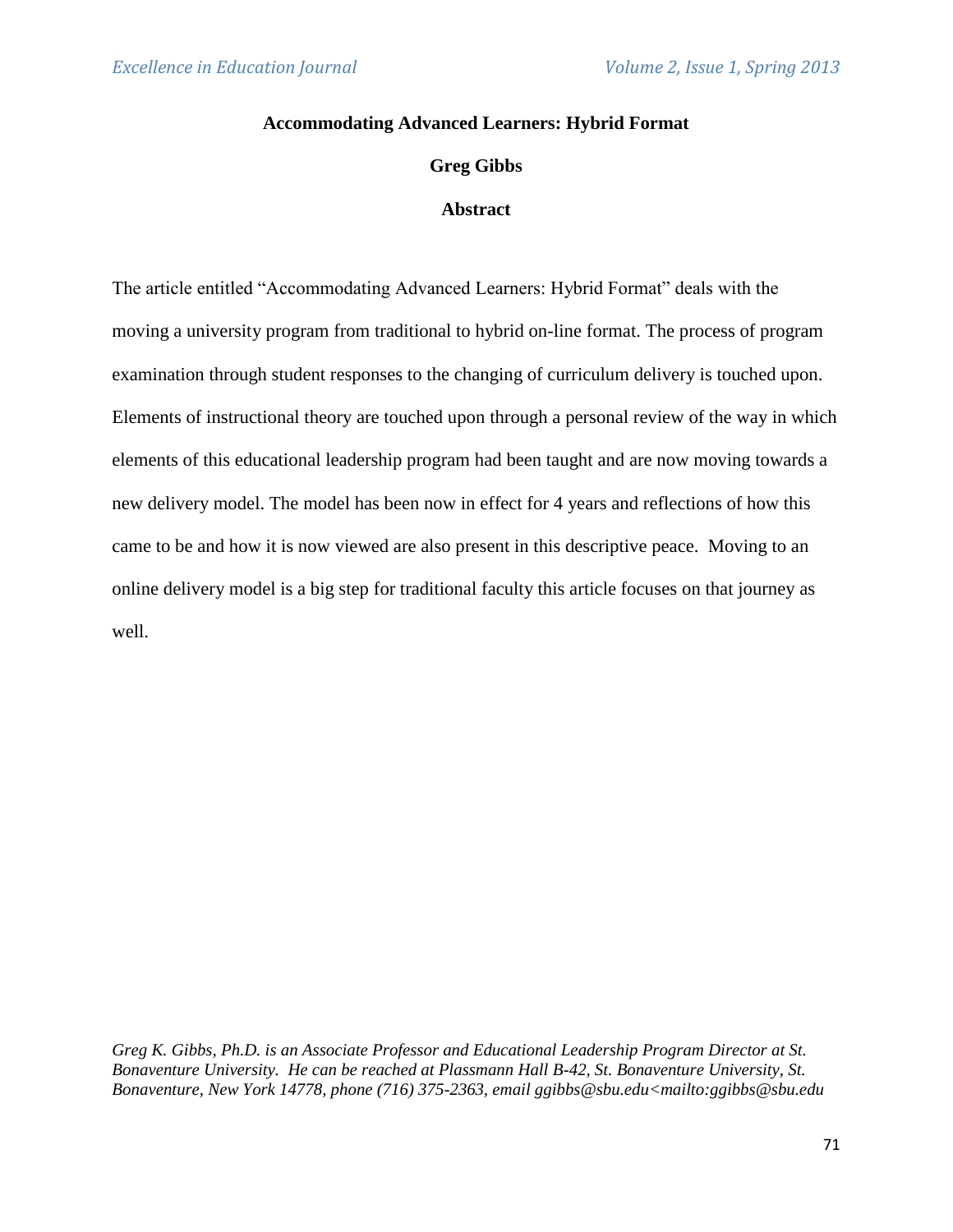In the Spring of 2007 it was determined that there would be a detailed examination of the educational leadership program at the typical course evaluation time but this time the analysis would really delve deeply into the students responses. There always had some responses saying how difficult the program was or how rigorous the course load was, etc. It was simply believed this was some level of a normal, standard response and the faculty was actually pleased that the program challenged the learners.

But that spring the faculty opened up the usual formatted evaluation sheets and allowed for narrative to each specific question. They even added a few that dealt with the negative areas we had logged for the past couple of years so they could get at the details or at least the level or degree of the negative responses. The faculty provided three by five cards in addition to the usual evaluation form that the university provided. On these three by five cards (anonymously) students could add details of anything you would like to see different or changed.

The professors sat with these cards from all the educational leadership program course groups and reviewed them long after the students were gone. Analysis included going over them several times and categorizing them into several sets, mostly dealing with structural points of the program. Faculty often felt they had little control over some of these elements and went back to their previous conclusion that some of this is just a normal student response.

The educational leadership program's student numbers were fairly consistent over the years and saw neither major influx nor potential change toward decline on the horizon. Faculty were all aware of their own competition and graduate programs in nearby colleges and universities as well as online sources. The university had always dismissed these and stood fast with our little niche of the world. This simply would not cut it in the future. The educational

72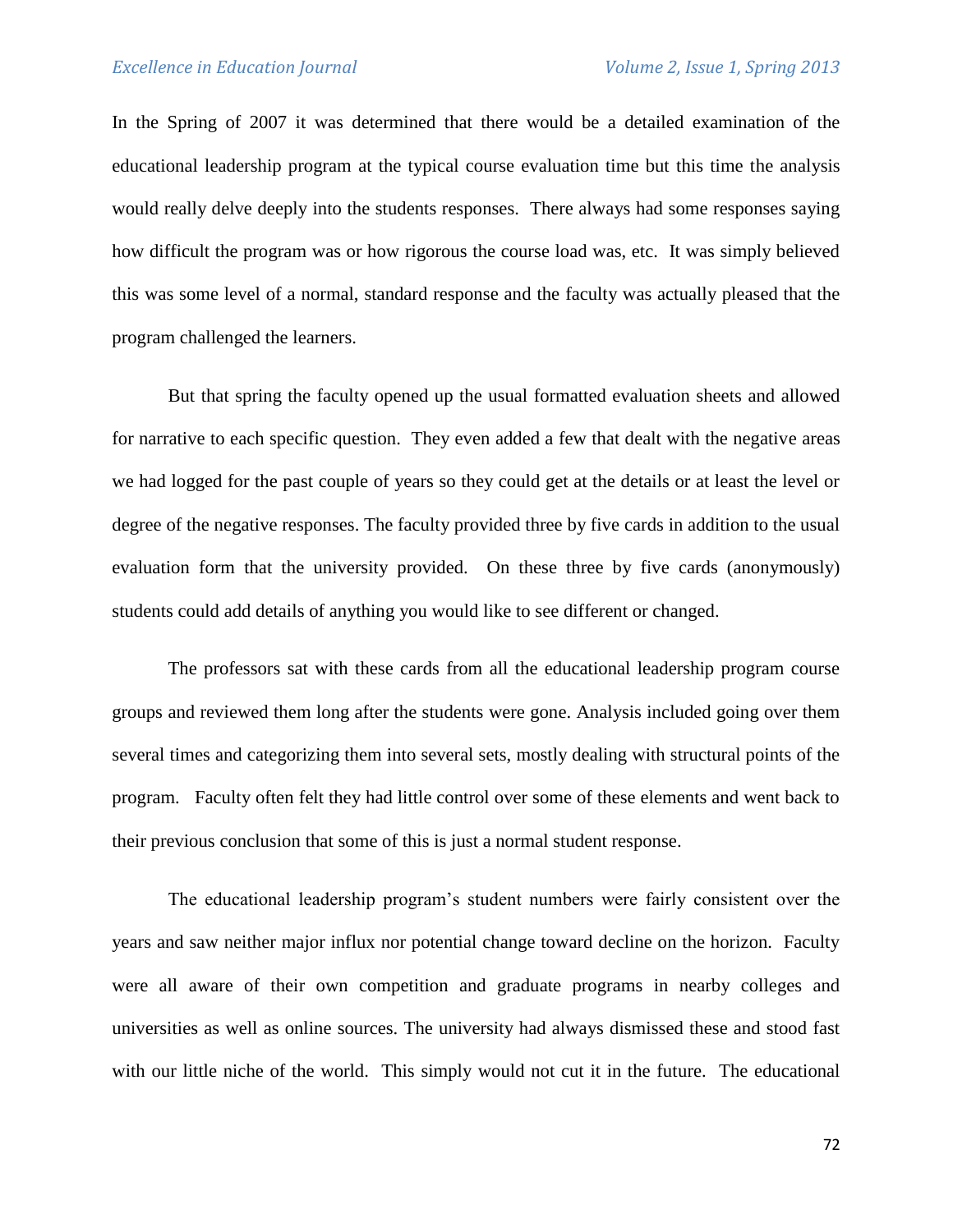leadership program needed growth and needed some level of excitement about the program if they were to continue to support future administrators in our region.

Determined to change this for the better, the faculty had conversations with the Dean of the graduate school who said go for it, make some changes, send in a proposal for doing business differently. After studying some of the local models that the competition used, the faculty only came to the conclusion of what they didn't want the program to like. This guided much of the discussion early that summer. Education is a people business, who better than school administrators – they must be people oriented. Could the university make the educational leadership program online and not meet or see the "people" (students) regularly? The faculty and professors were not in favor of that option. What was left, online or not online?

It was determined that the university would go with a hybrid format, partially online and partially face-to-face for each course within the program. Also decided, at that time, keeping the practicum and internship phase the same, traditional, face-to-face activity as it had been with university supervisors and site supervisors regularly meeting with the student candidates.

That fall it was announced that the educational leadership program had become hybrid and explained the format to potential students. There was an increased number in the cohort group that fall and an increased group every fall since.

The students all expressed, at the time of their admissions, that this is a better fit for their needs and as the faculty went back to the student concerns from previous years, that too matched. Students wanted some flexibility of time and ability to complete a rigorous and valuable program while still maintaining their educational jobs and family life. Not that some compromises were not obvious but this certainly stayed within some limitations. Faculty also wanted the students to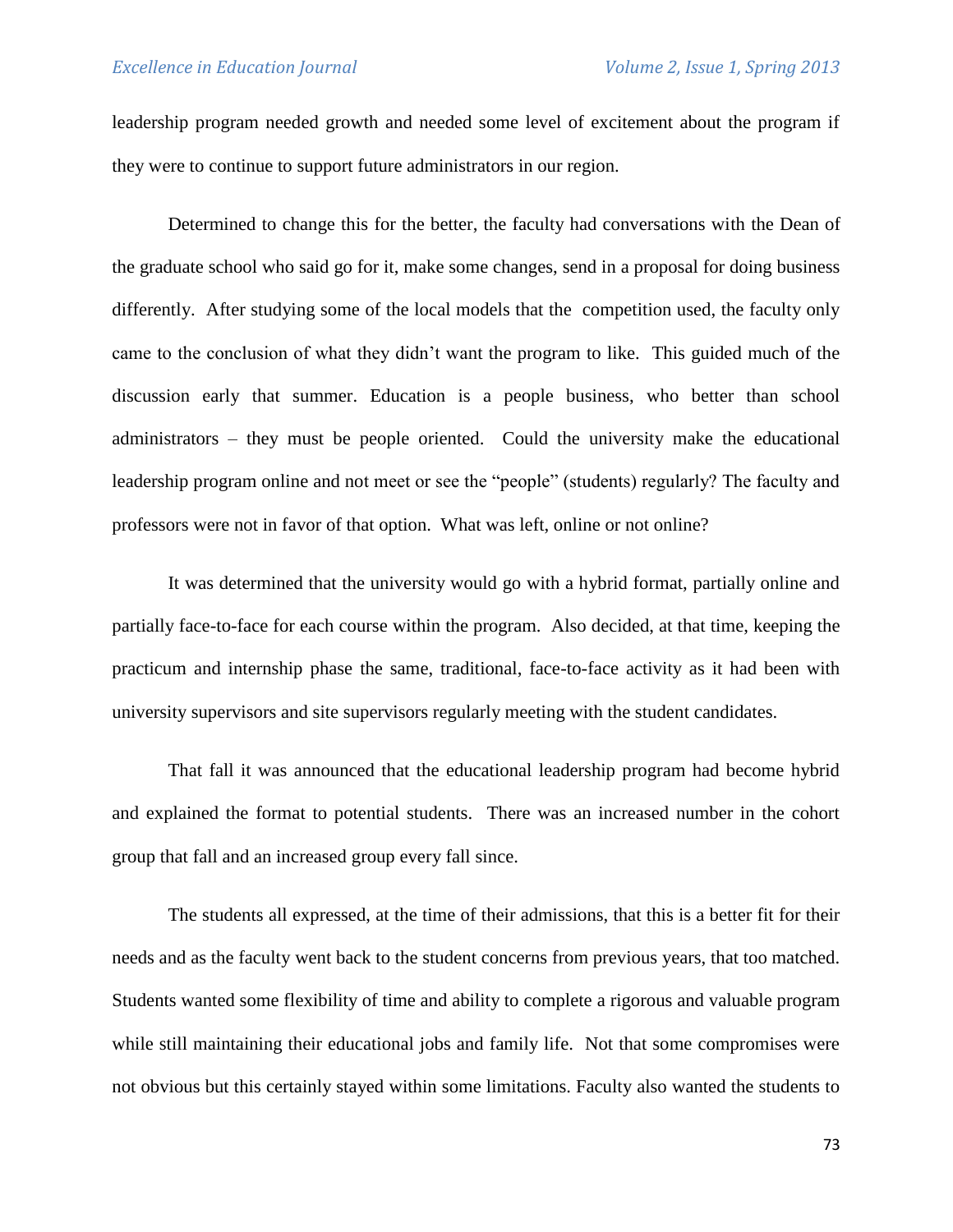be the best teachers they could be while they were attempting to become administrators; no one wanted to see any compromise of good work ethic, etc. while they were a student at the university.

The faculty and professors, were pleasantly surprised about the learning levels of the students that first semester and many of the fears were allayed. It was thought that meeting the students in August and then not meeting face to face until early October would present a serious problem in the loss of knowing the students. Faculty found that reading postings from each student, each week of the online portion helped them to actually know the students better than if they merely sat in a class face-to-face with the faculty each week.

Thinking back to the traditional classroom scenario, a student may sit there during an entire class session and contribute nothing. Class closes and they leave. The professor knows no more about them than they knew if they had been absent.

The anonymity of responding also allows all to respond with few hesitations and faculty really see a student's voice through their electronic responses as the time goes by. A key element of this is the level of questioning that allows for such a dialogue. Professors must ask higher order questions and give options so that each student has a response that can provide additional information to the overall question/problem scenario. Without such a format faculty might as well do a multiple choice exam online each week. The depth of the responses, bringing in student backgrounds, their knowledge bases, and their own syntheses of information has been a piece that has helped to transform the educational leadership program curricula.

Faculty must focus on issues that are truly cognitive, contemplative, transformational and worthy of an in-depth analysis, questions and problems that provide platforms for thinking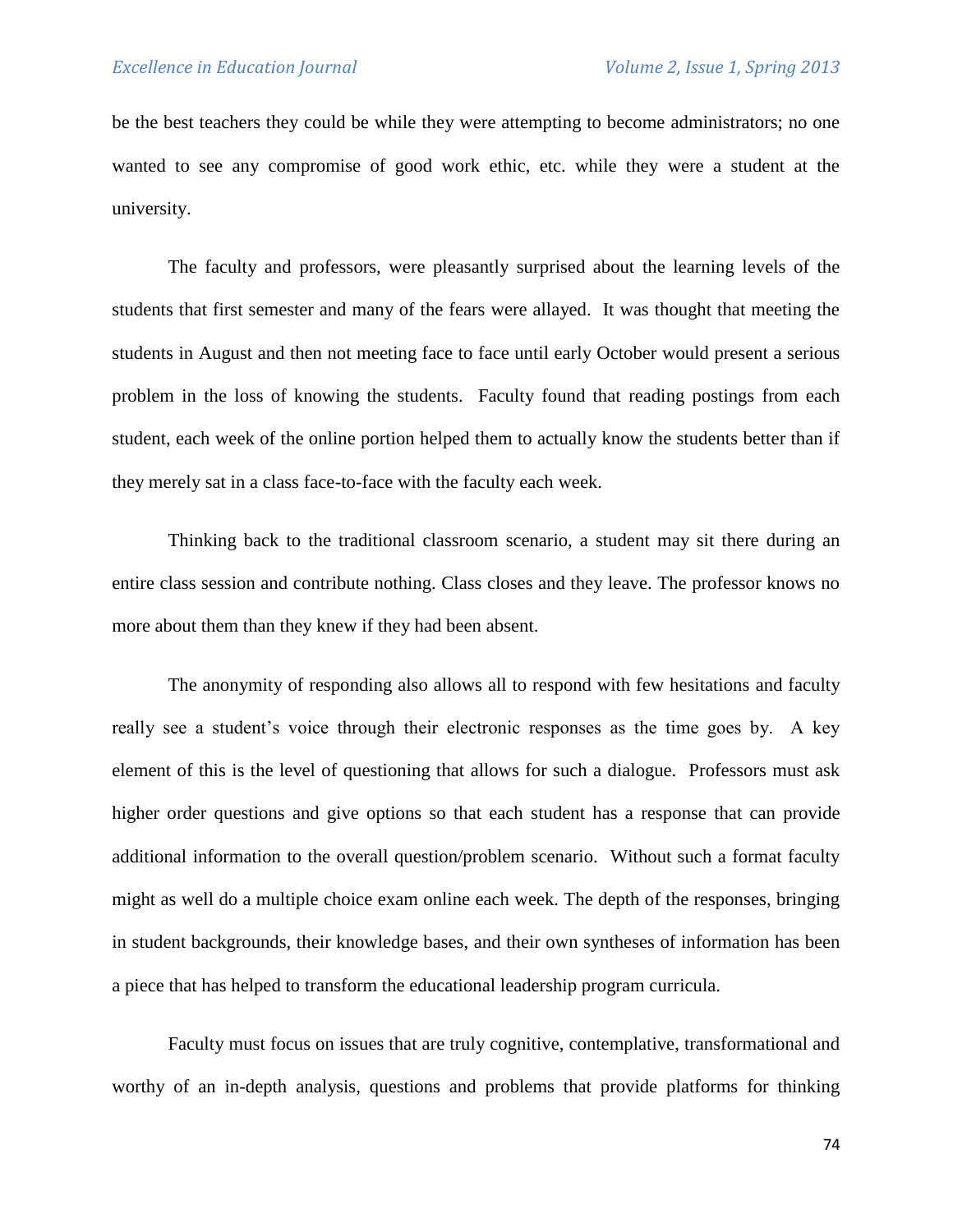outside the box and helping the university students become the change agents that all the professors wish to have the students become. Bloom's Taxonomy has truly been dusted off throughout this process!

As a result the curriculum has actually become more rigorous, more in-depth, and more challenging of the students' presuppositions. The faculty still base the curriculum on the ELLC Standards (Educational Leadership Licensure Consortium) but they believe they are making a measurable impact even more so now that the format includes this diverse elements of both online and in-person. Now that the educational leadership program is past year four of doing this hybrid fashion, the program has its own in-house data that truly supports that this move was transforming for the students as well as the faculty.

Learning is different. There is built in wait-time for students to read the question and think about their answer, research it a bit, talk it over with a non-student colleague, etc. It makes the level of response certainly more engaging than before, across the student's entire life. This allows for knowledge from the text, online sources, student generated research, professor's notes, lectures, PowerPoint's, etc. all to be synthesized in a manner than was simply not possible before. The level of rigor in each assignment has risen because of these elements, the quality of the responses has increased, and the transfer of knowledge, skills and dispositions has been made much more efficient than in a traditional course framework/format.

Students begin to quickly realize the level of development that each weekly response needs to take. Since all students are required to respond each week, they often set a standard higher than even a professor might. The student that comes back with a well documented, citation laden, response to a question sets the stage for others to follow. Faculty reiterate to the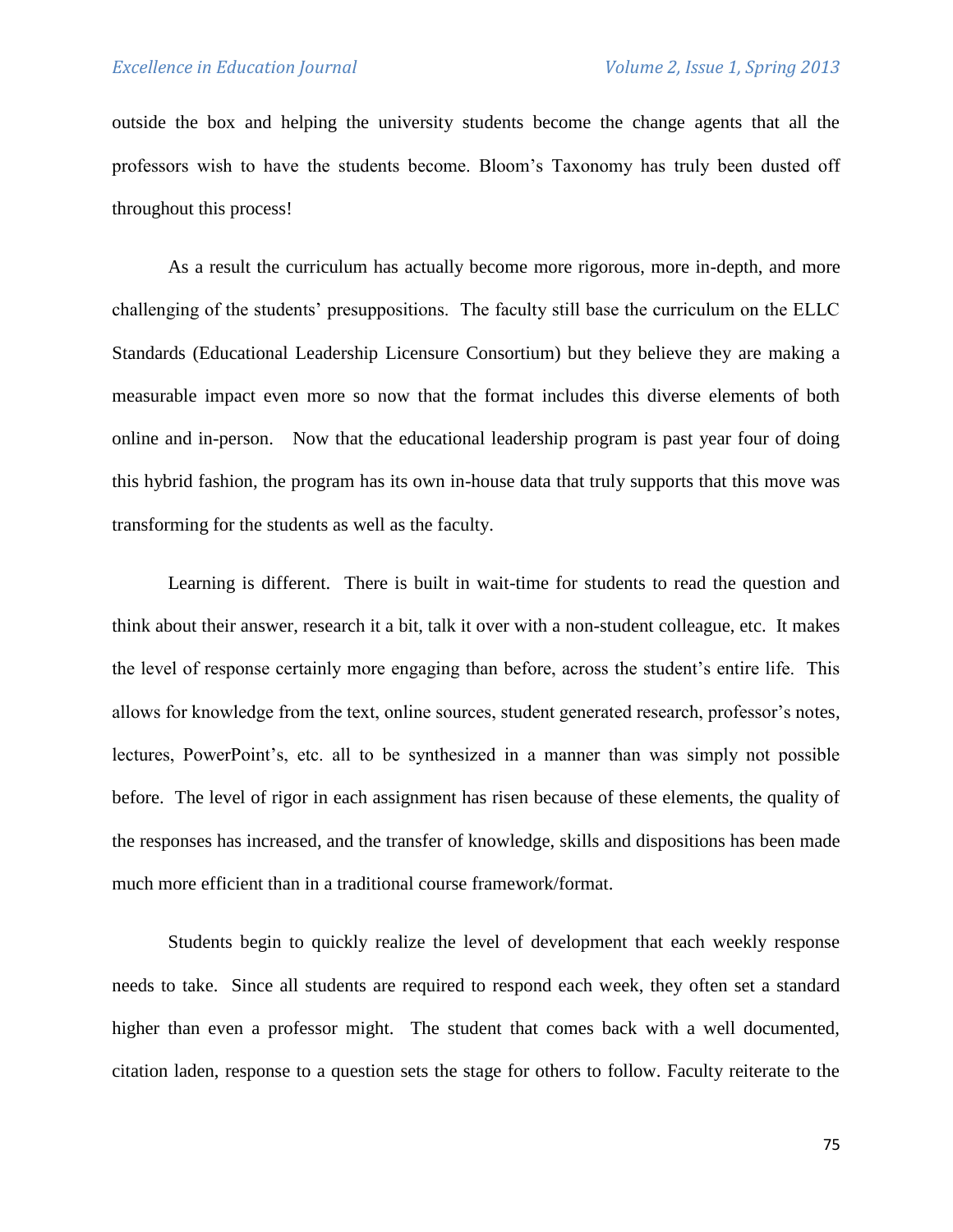students that their opinions too must be based upon some knowledge and therefore should have back-up citations and references. But, this weekly exchange that begins on the first week of each course, soon has an expectation set by the best and brightest student(s) that raises the bar for everyone.

Faculty and professors enjoy this level of dialogue and have come to accept it for the norm now after four years of teaching this way. All faculty and professors would not choose to go back to the more static, traditional classroom filled with lecture and little responses from students except when prompted.

When students first come to the educational leadership program most of them are coming from a previous master's degree or at least bachelors' degree taken in the traditional fashion usually a few years ago. The median student in this educational leadership program is in their mid-thirties with a masters' degree and several years teaching experience. They often ask, " How does this work?" since they are not sure how twenty different people are going to respond to a question each week and how the answers wouldn't just be redundant. So, the first person to answer the question correctly would merely set the answer for all others to say they agree or propose a different solution. That simply is not the case, the questioning strategies developed by faculty and professors has had to evolve to make sure this does not happen and has required better preparation on their parts to instill a rigor and excellence that was not so well developed prior to this hybrid format. Spending time at the higher levels of Bloom's Taxonomy has been required to make sure our questioning techniques not only get to the crux of the material but also provide for multiple answers to problems based on multiple scenarios and solid confirmation through data and research of all those possibilities.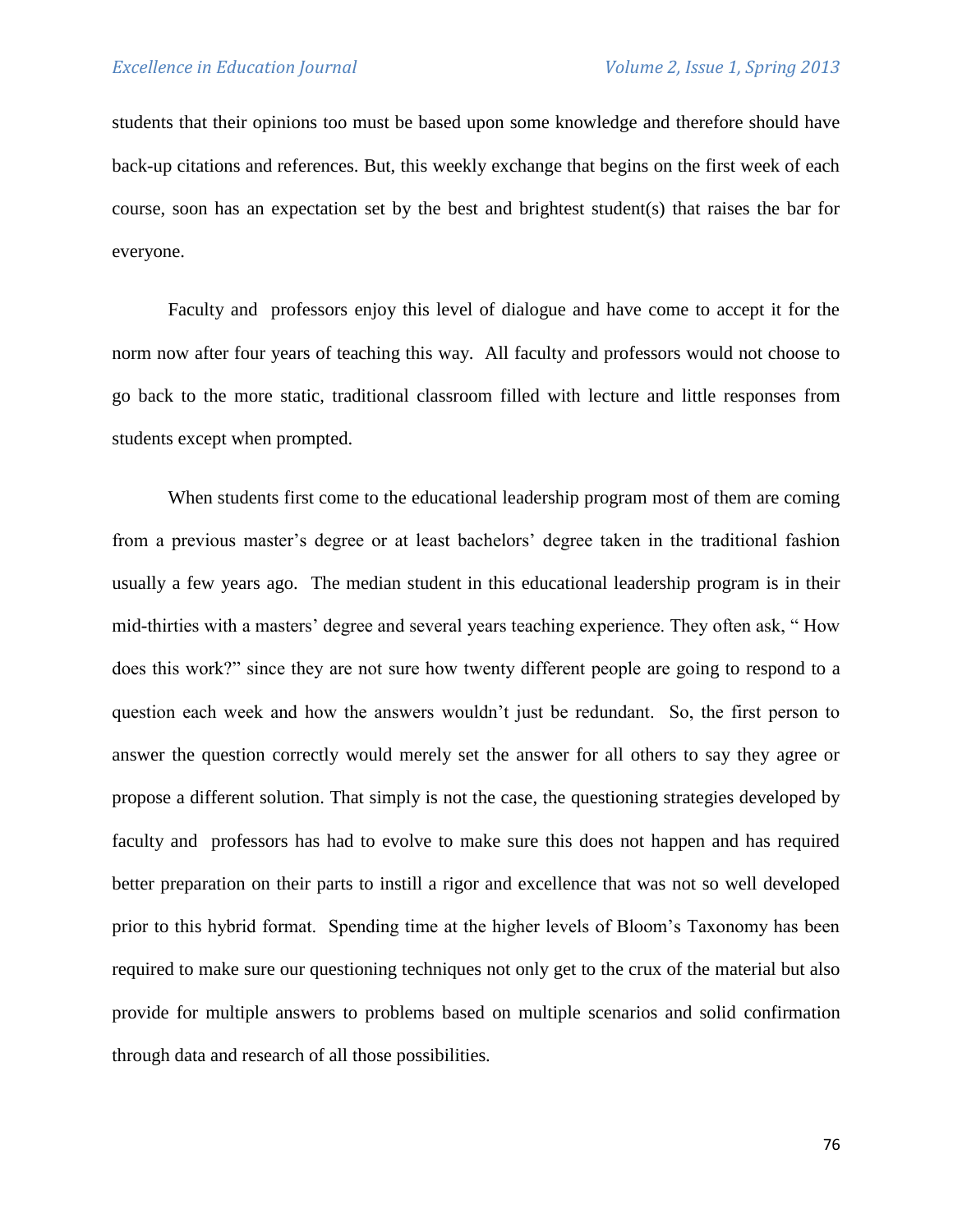Teaching to the ELCC Standards has been the focus of the educational leadership program since its inception but this is more clearly in each student's mind since going to the hybrid format. Every assignment is based in some way in the standards, and documented appropriately so by the professor. The curriculum fits into the Standards and our assignments and check points for knowledge, skill, and disposition acquisition are out there for all to see but much more integrated into the student learning than previously. Faculty had felt that this was necessary since we would be seeing the students physically, face-to-face less and it may be important to keep them into the Standards constantly. Whether or not this would have happened without a hybrid format is hard to say, but since the university has gone to this it is much more evident that each student clearly understands the ELCC Standards and the place that those standards hold in their own learning.

Each question, case study, problem, and assignment is clearly rooted within an ELCC Standard and should be responded to as such. This has become a norm the faculty are now used to after four years, something that has developed through the format, purposefully or not. It has been the way the faculty keeps the curriculum relevant and focused while on-line.

There certainly still is the ability for academic freedom within a course but the content is also much stronger and the relationship to the standards upon which are curriculum is based is also much more evident to the students through the multiple levels of interaction and integration, an element that the hybrid format helps to provide. Faculty know this through their evaluation comments over the past four years but they also see it weekly in the quality of the responses to the assignments. The fact, that the faculty have had to significantly modify past assignments and adapt other elements to this format, has provided for, and even in some cases forced, an increased and regular analysis of the program curriculum as faculty attempt to meet the needs of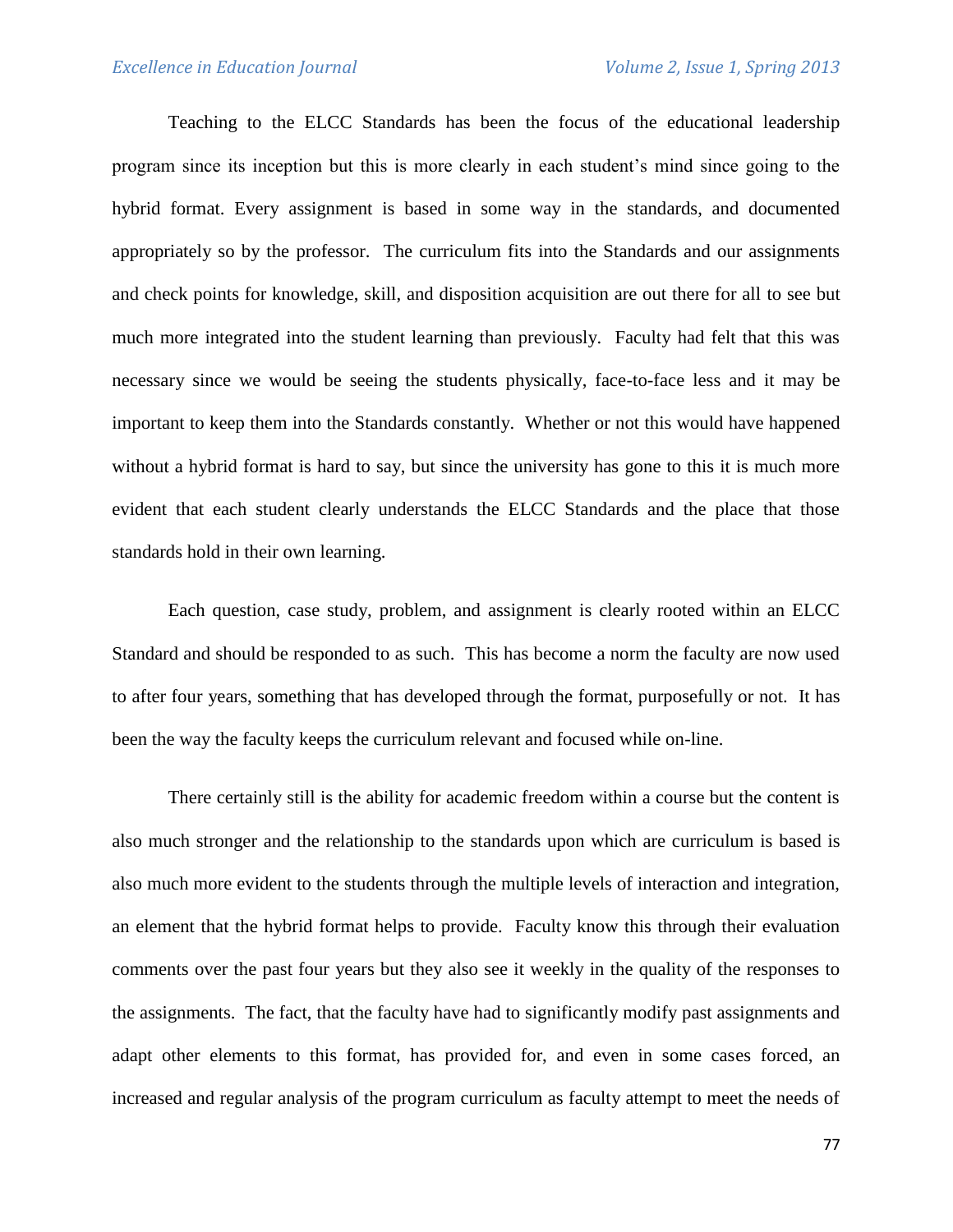the students and impart elements of the ELLC Standards to them as future administrative certification candidates.